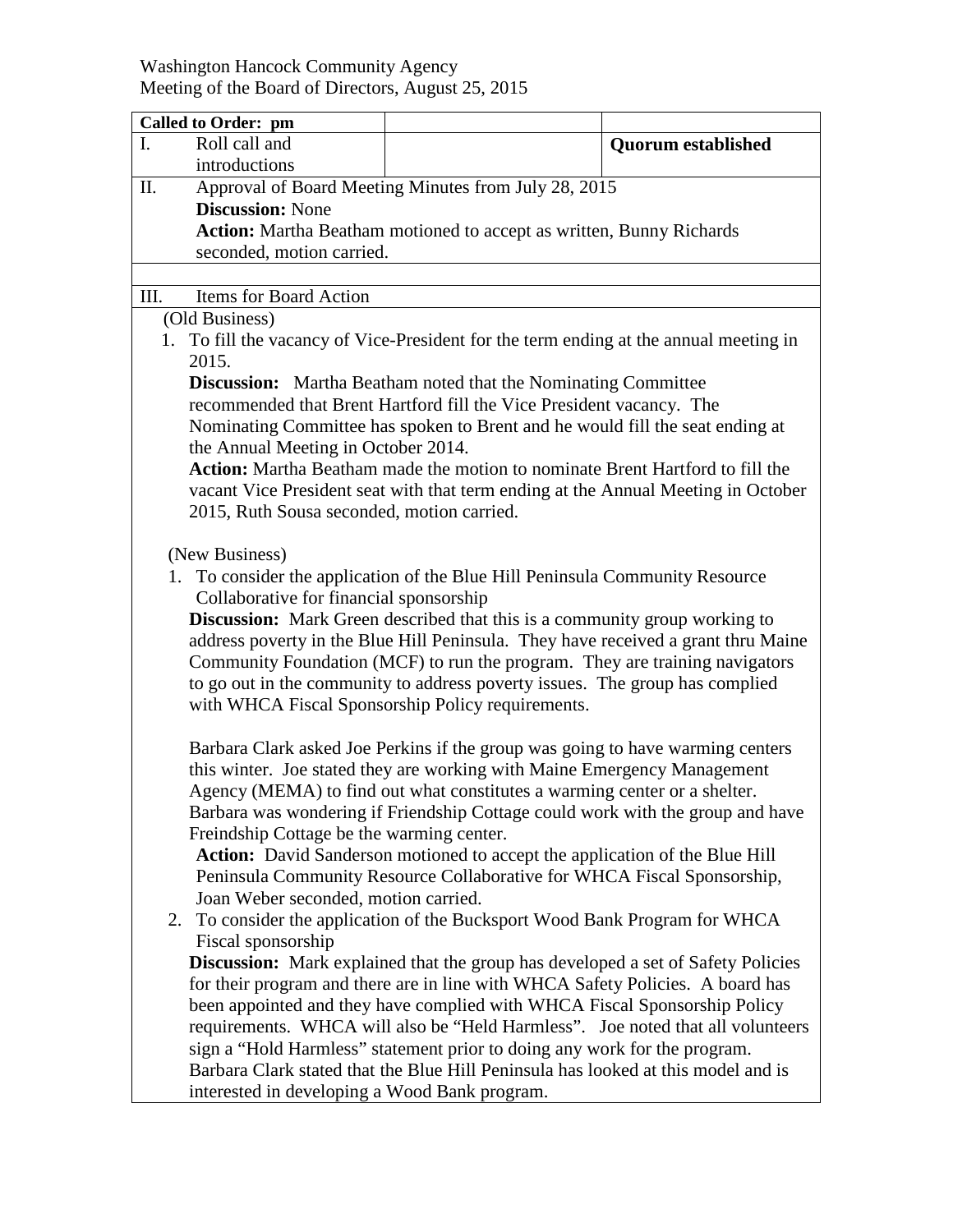| Action: Bunny Richards made the motion to accept the application of the                                                                                     |
|-------------------------------------------------------------------------------------------------------------------------------------------------------------|
| Bucksport Wood Bank Program for WHCA Fiscal Sponsorship, Becky McKenna                                                                                      |
| seconded, motion carried.                                                                                                                                   |
| 3. To approve a revised development plan.                                                                                                                   |
| <b>Discussion:</b> David Sanderson noted that they following goals: 1. Public Relations                                                                     |
| work has been developing well with the addition of Sarah Nugent to the                                                                                      |
| Development Department and will remain an ongoing priority; 2. Public Policy                                                                                |
| Advocacy has been placed on hold at this time; 3. The committee is working on a                                                                             |
| plan for Unrestricted Donations and will try to make a recommendation by                                                                                    |
| February 2016 about fundraising. 4. Committee is working to cultivate large                                                                                 |
| donors and looking at ways of finding donors of \$1000 or more. Mark Green and                                                                              |
| Development Committee will work on each finding 20 names; 5. Goals for the                                                                                  |
| next three years: a) Program specific donations b) Develop board capacity,                                                                                  |
| c) Find opportunities for board training.                                                                                                                   |
|                                                                                                                                                             |
| The committee's attention was focused on The Bucket project last fall. They have                                                                            |
| been working lately on revising the development plan and setting real definable                                                                             |
| goals.                                                                                                                                                      |
|                                                                                                                                                             |
| Bunny Richards spoke about public awareness, letters to the editors, outreach at                                                                            |
| other community events of what WHCA does and that she would be happy to                                                                                     |
| perform outreach at local community events.                                                                                                                 |
|                                                                                                                                                             |
| David Sanderson noted that Joe Perkins and Sarah Nugent had developed a one                                                                                 |
| page fact sheet of what programs WHCA administers and that they would get that                                                                              |
| to her for outreach.                                                                                                                                        |
|                                                                                                                                                             |
| Betsy said that it would be handy to have the Development Committee develop a                                                                               |
| one sleeve (card stock) flyer with pictures or our logo that is what the community                                                                          |
| is familiar with to put out in the public.                                                                                                                  |
|                                                                                                                                                             |
| Barbara Clark was amazed that not so many people know our logo and familiar<br>with it. Maybe this becomes something that Development Committee works on in |
| the upcoming year.                                                                                                                                          |
|                                                                                                                                                             |
| Action: Barbara Clark made the motion to accept the revised WHCA                                                                                            |
| Development Plan, Joan Weber seconded, motion carried.                                                                                                      |
| 4. Other Business/Adjustments to the Agenda                                                                                                                 |
| <b>Discussion:</b> None                                                                                                                                     |
| <b>Action: None</b>                                                                                                                                         |
| IV.<br>Reports                                                                                                                                              |
| 1. President's Report - Betsy Fitzgerald - Betsy presented David Sanderson with a                                                                           |
| token of thanks and recognition (desk clock) for his service on the board as this                                                                           |
| was David's last meeting as a board member. Betsy spoke at an aging conference                                                                              |
| at University of Maine at Orono (UMO) about aging in Washington County. She                                                                                 |
| spoke about the needs of the aging and WHCA's initiatives in support of the                                                                                 |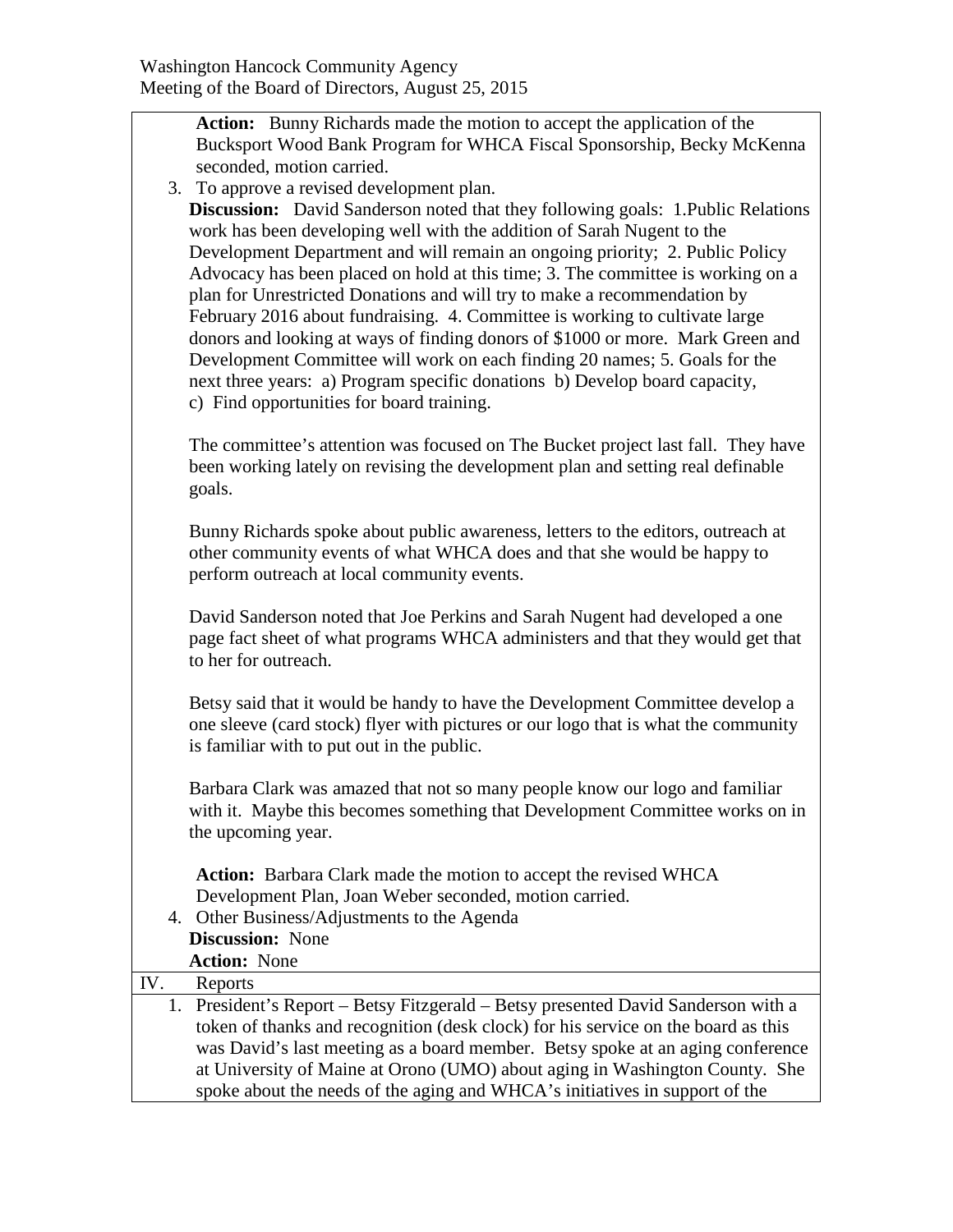aging in place and the efforts to keep transportation for the elderly

- 2. Executive Directors Report Mark Green Deficit is going down and all staff are working on decreasing this even further by the end of September. Linda Belfiore, Cheryl Robbins, and Mark met with Logisticare about getting more funding and the meeting went well. Linda is going part-time January  $1<sup>st</sup>$  and will begin to mentor Cheryl as the Transportation Operations Director.
- 3. Finance Directors Report Kevin Bean Large increase in cash received cash this month due to payment from Department of Health and Human Services (DHHS) for Transportation for 3 months of billings. SEED also had a good month and we received \$15,000. Deficit is down to \$35,000. Revenues are on budget and Expenses are 1% over - mainly due to sale of land and for the cost for the assessement of the Fickett Properties. Betsy questioned if we were going to be able to get Helping Hands Garage (HHG) deficit to zero? Kevin doesn't believe that will happen. There are a sizeable amount of loans, have no activity, and looking at approximately \$20,000 on bad loans. Activity of the agency is what we are looking at to offset the HHG losses.
- 4. At Home Downeast Program Presentation Joe Perkins and Kara Janes At Home Downeast (AHD) Program is now also on Mount Desert Island (AHD MDI) along with the Blue Hill Peninsula. AHD is a program that helps the elderly age in their homes. AHD staff consists of herself as Program Manager, and Administrative Assistant, and a Volunteer Coordinator, all of which are part time.

Kara provided the board with a brief overview of the program. She has been Program Manager for 3 years. There are 75 members and 125 volunteers. In six months volunteers drove over 2300 miles in providing transportation. Volunteers donated 187 hours services for transportation to 188 medical appointments and 187 shopping trips. There were 217 home visits from contracted nurses. Presently AHD is involved in the Llewelyn Grant that that is studying that socialization is detrimental to aging in place. In September AHD will have their Second Annual Tennis Round Robin. There are also going to be having two volunteer training days coming up. Kara will be attending the Tri-State Aging in Place Conference and will speak at a webinar. AHD is working with Blue Hill Hospital about bring hospital and social services together, working to bring Physical Therapist, Occupational Therapist, Registered Nurses, and the Island Nursing Home to provide training for direct service workers of the elderly. Joan Weber asked if family members could also attend the training. Kara said they can. AHD is also involved in two evaluations, one by University of California Berkley (national) and they will provide feedback on how we are performing and at the University on Aging

Kara explained how members pay on a sliding scale. All is income is selfdeclared. High end membership fee is \$1000 per year low end is \$130 per year.

Barbara Clarke was interested if Island Connections (MDI) is working with AHD. Kara said that she provides referrals to Island Connections whose services may be